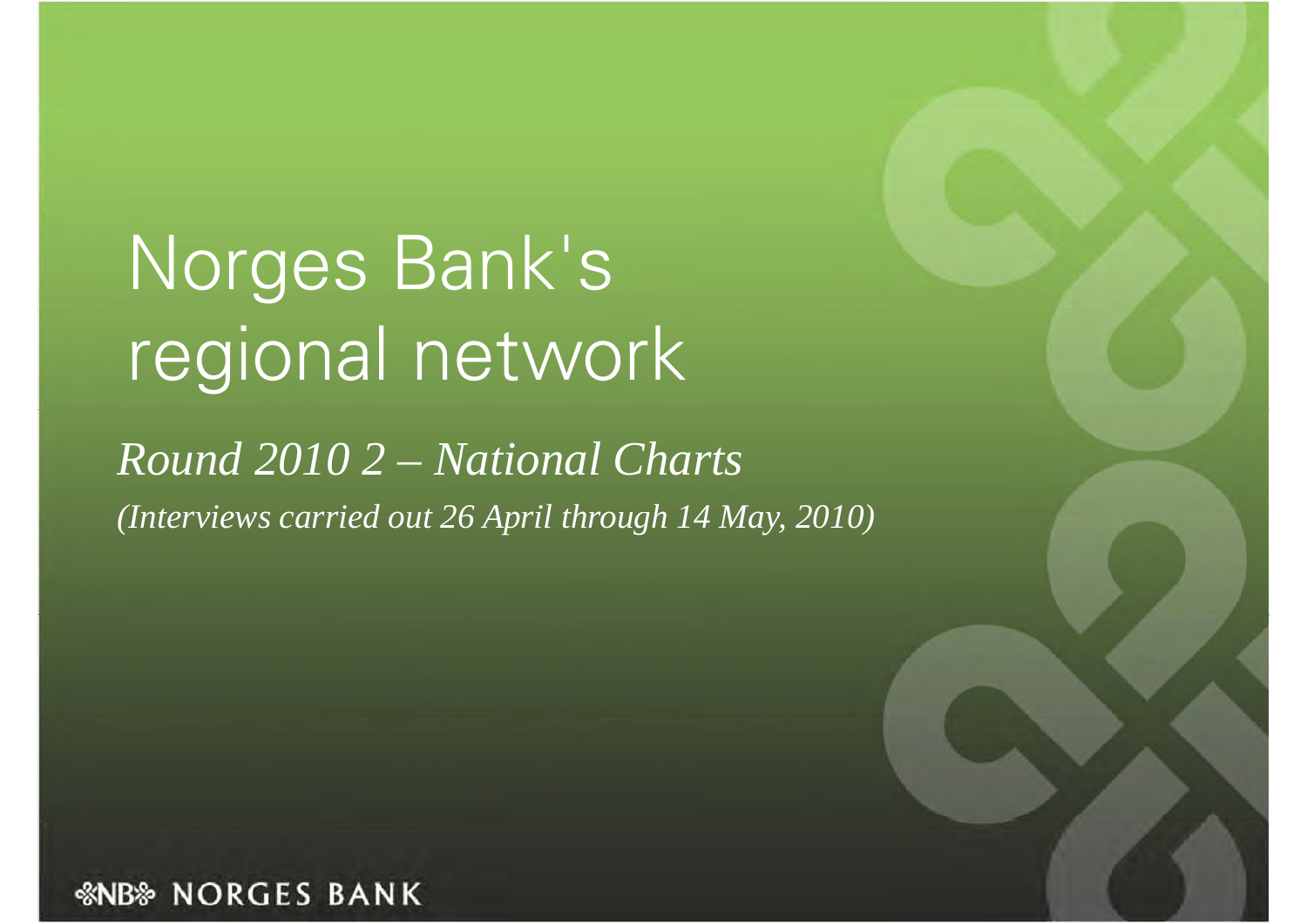Chart 1. Output growth. Aggregated Past 3 months and 6 months ahead. Annualised (Index\* - lefthand axis, per cent - righthand axis. Oct02 – May10)

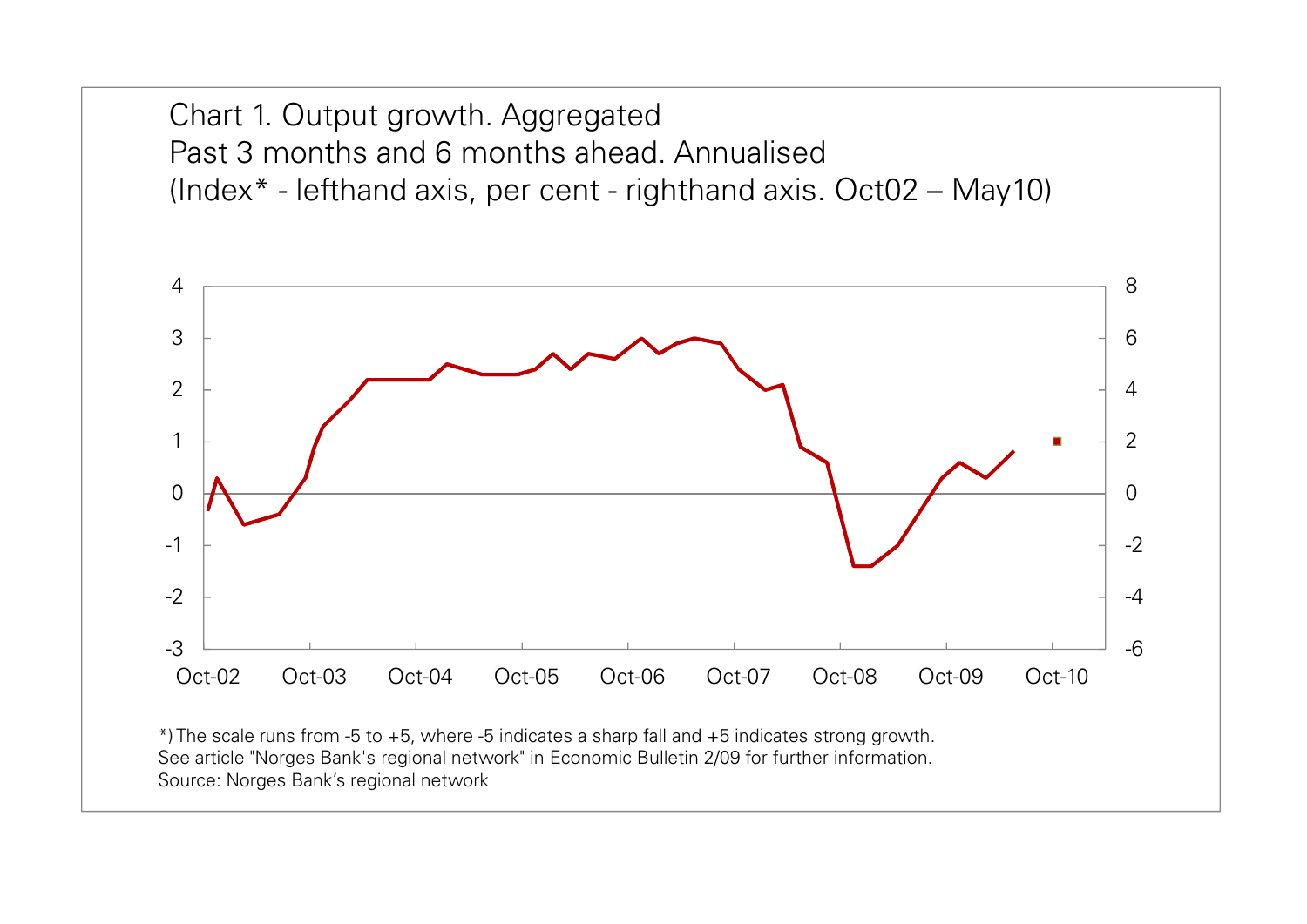Chart 2. Output growth. Manufacturing and building and construction Past 3 months and 6 months ahead. Annualised (Index\* - lefthand axis, per cent - righthand axis. Oct02 – May10)

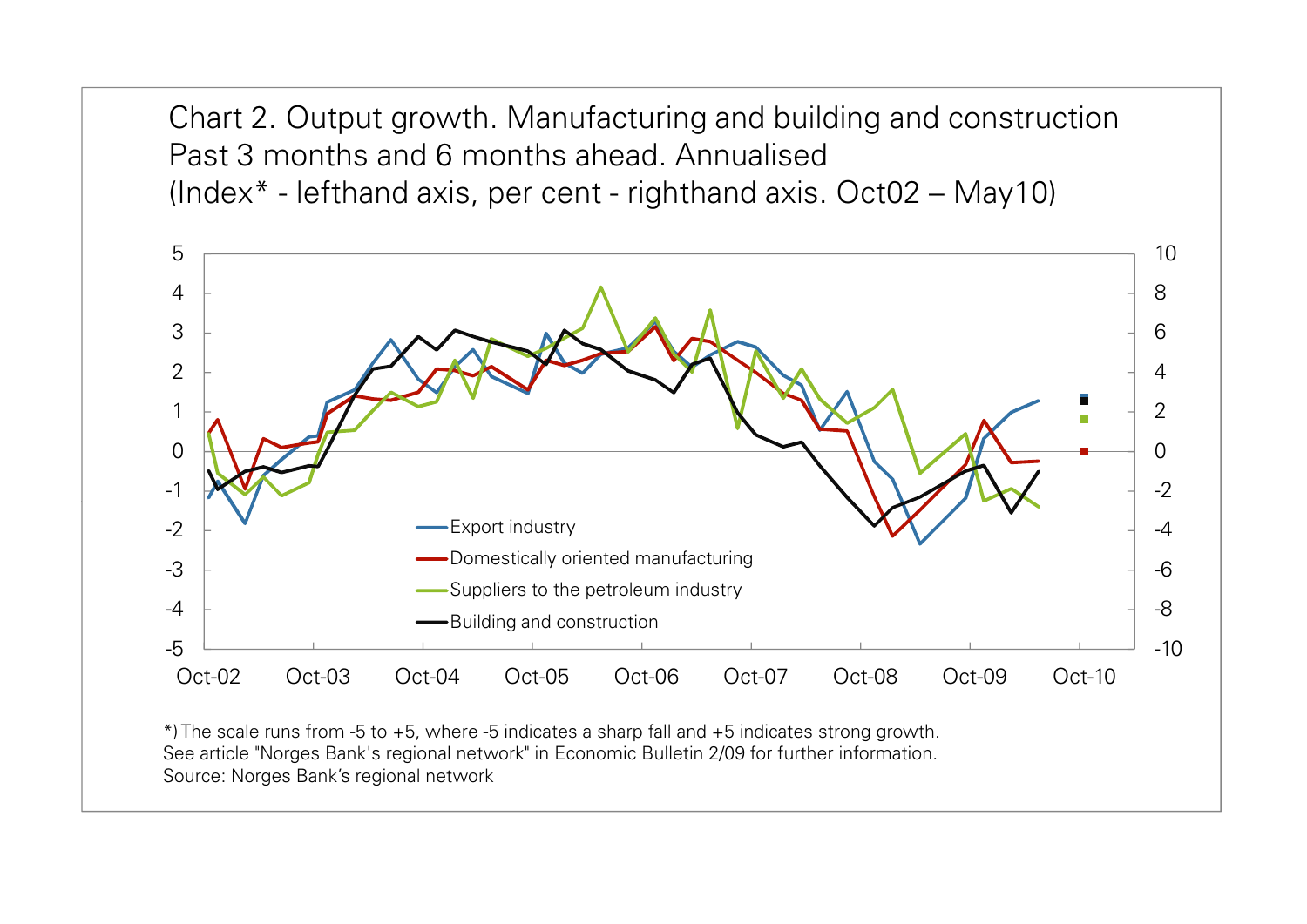Chart 3. Output growth. Retail trade and services Past 3 months and 6 months ahead. Annualised (Index\* - lefthand axis, per cent - righthand axis. Oct02 – May10)

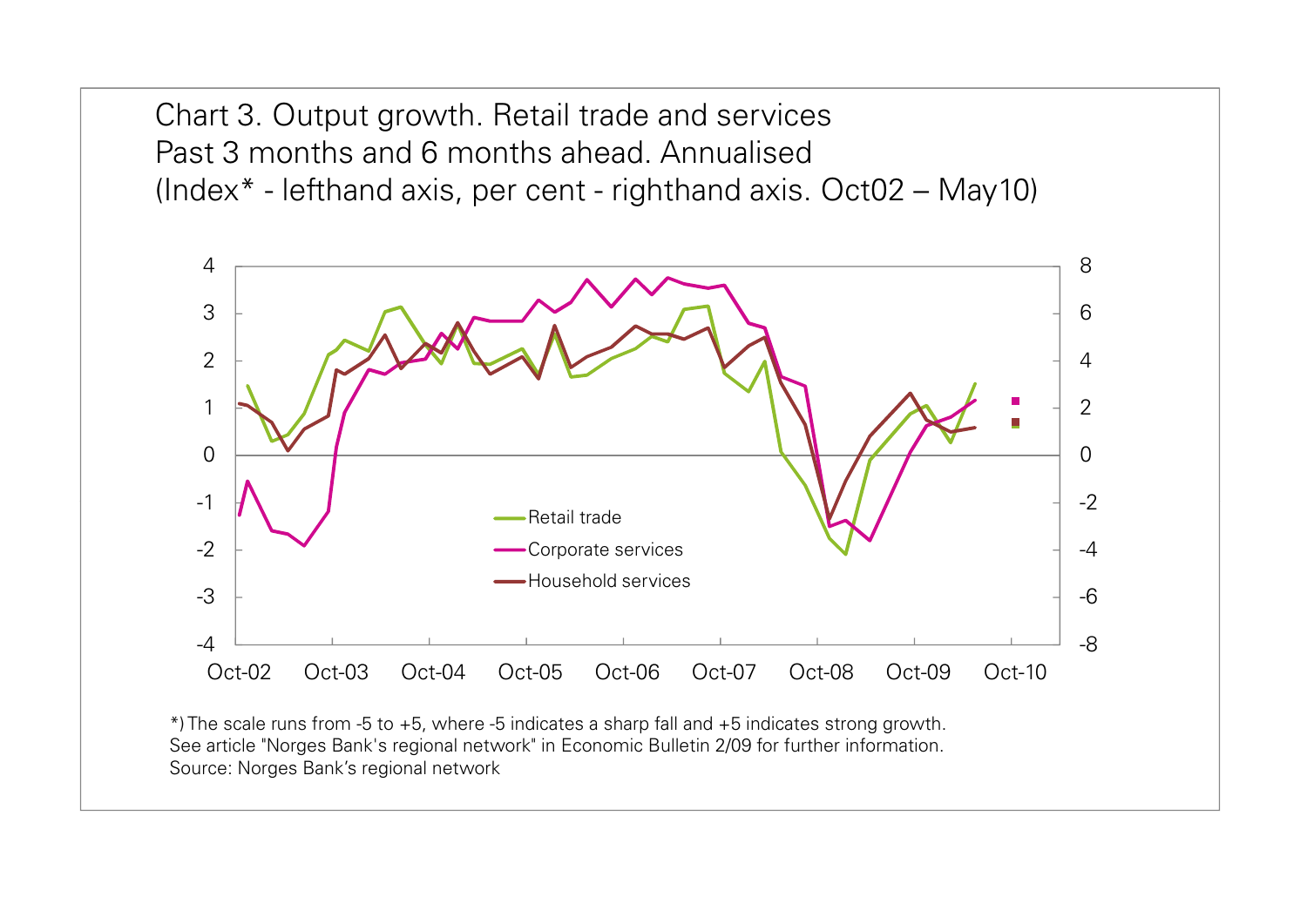



\*) Share of contacts that will have some or considerable problems accommodating an (unexpected/expected) increase in demand \*\*) Share of contacts where production is constrained by labour supply Source: Norges Bank's regional network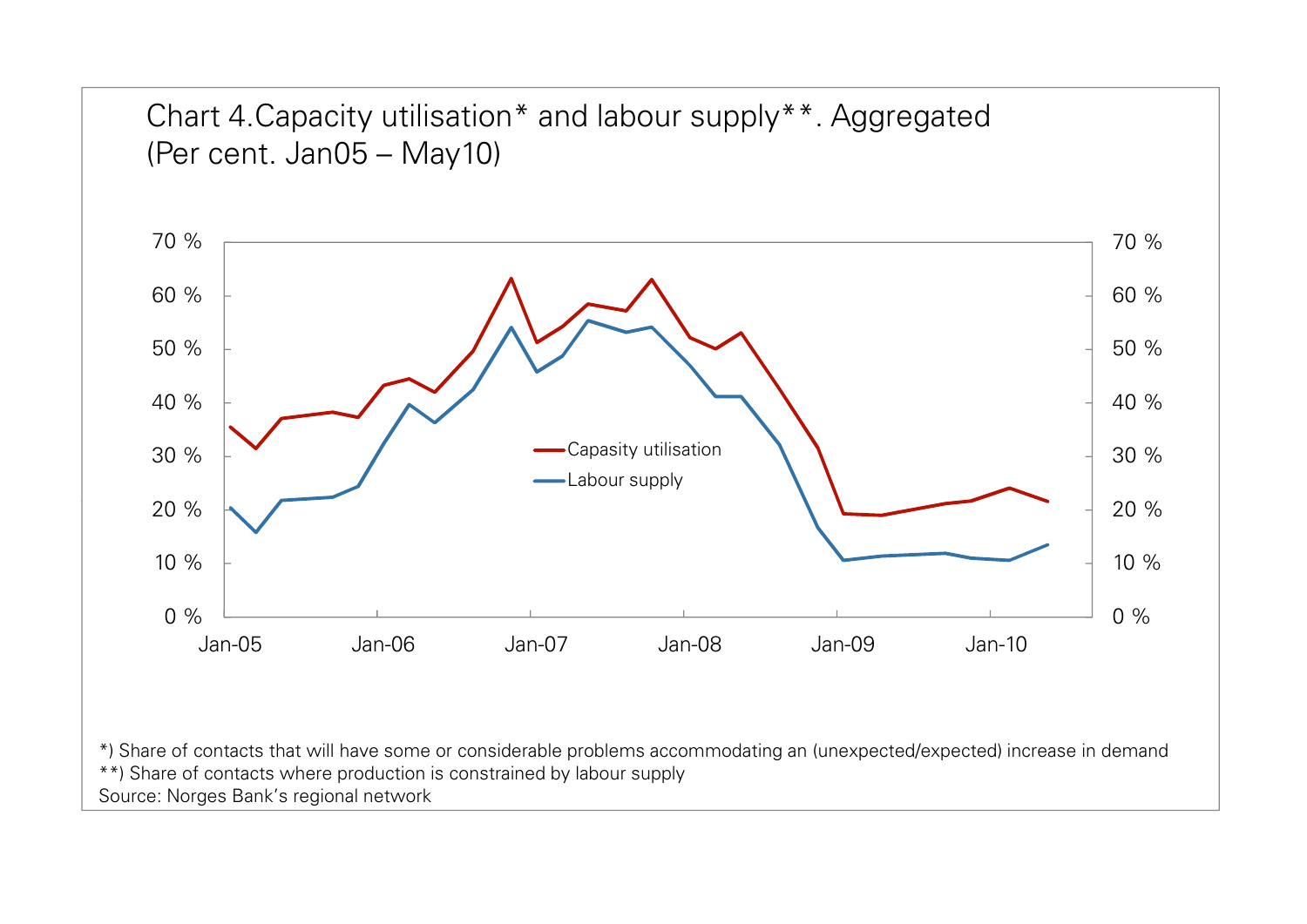

\*) Share of contacts that will have some or considerable problems accommodating an (unexpected/expected) increase in demand Source: Norges Bank's regional network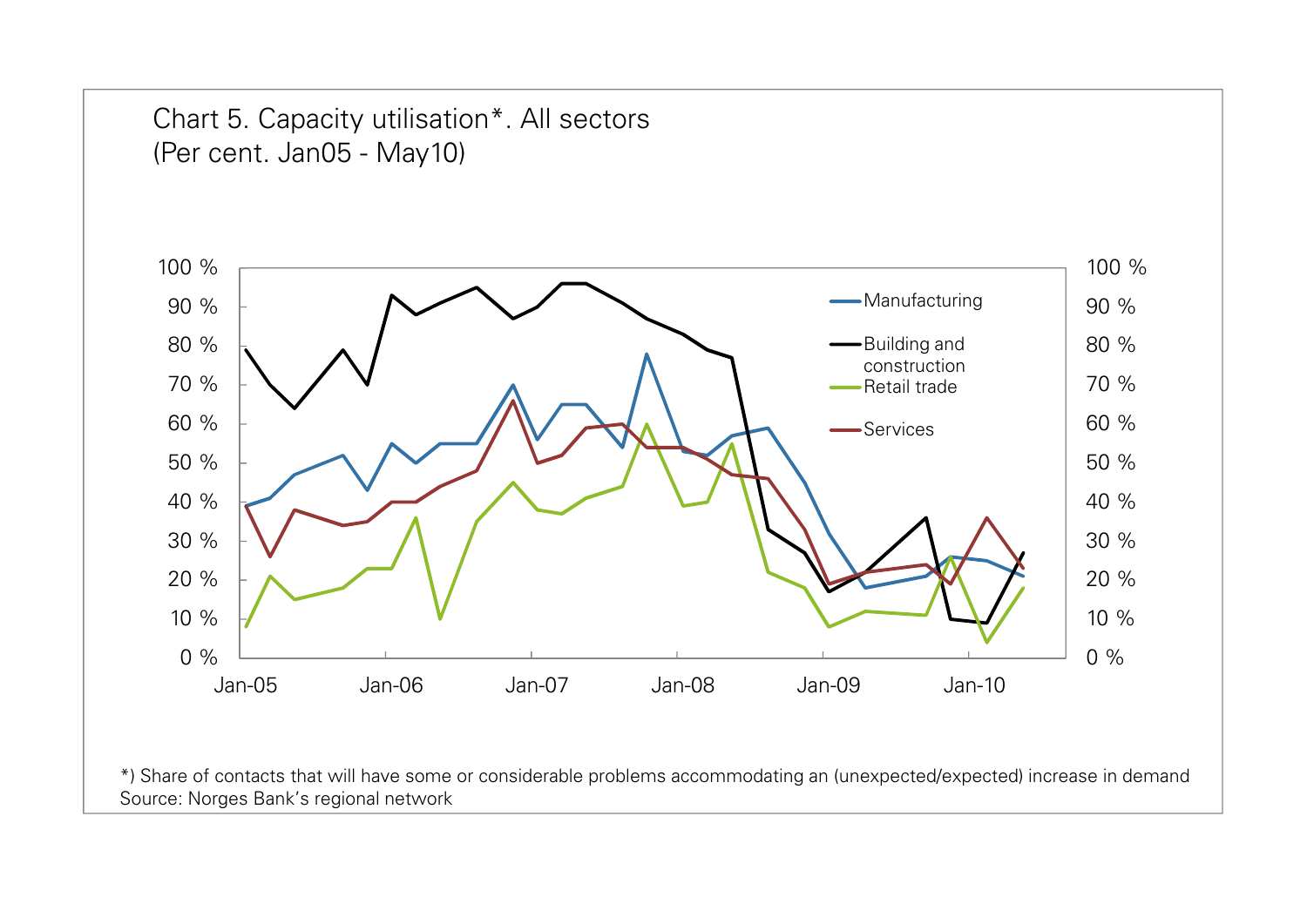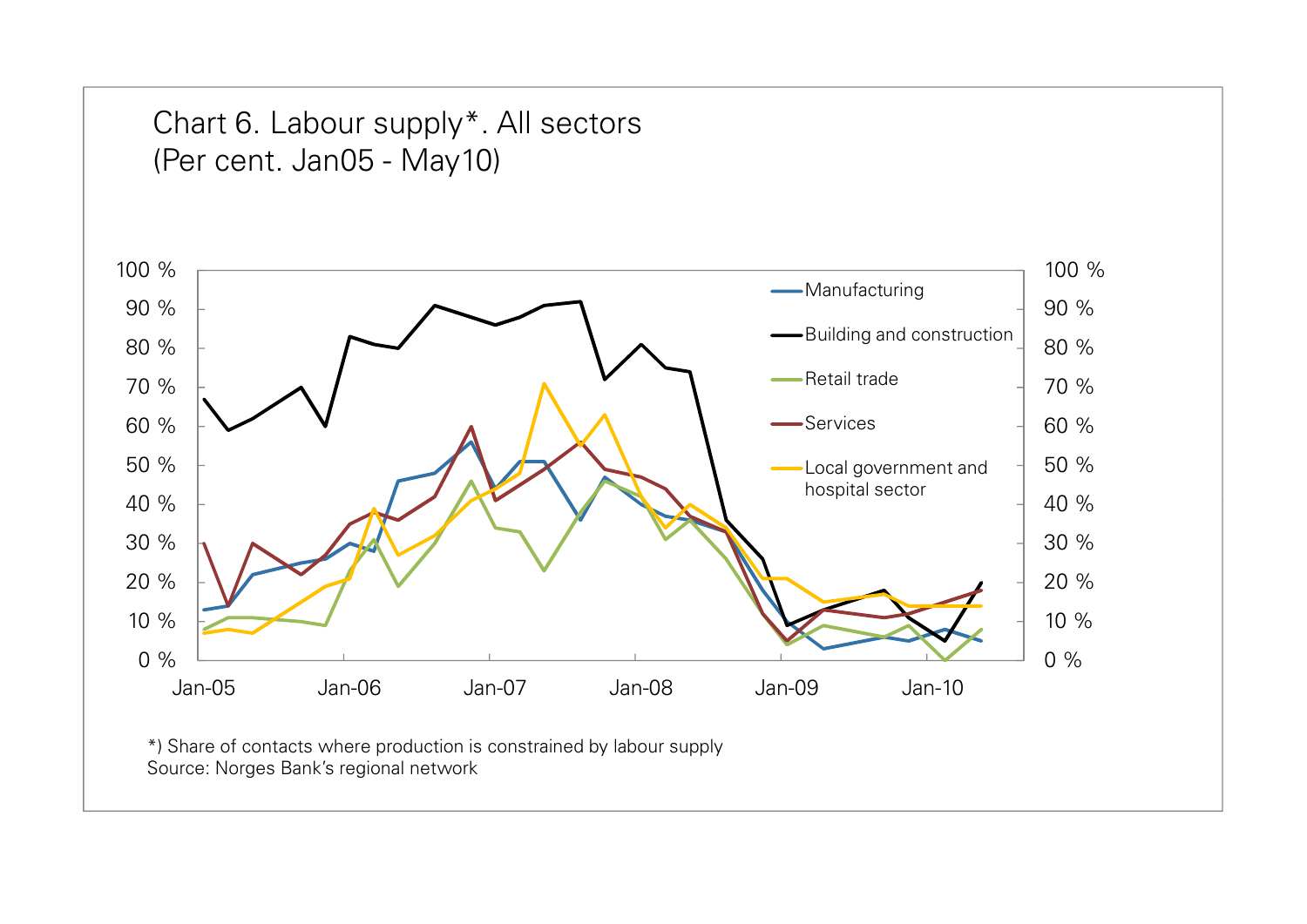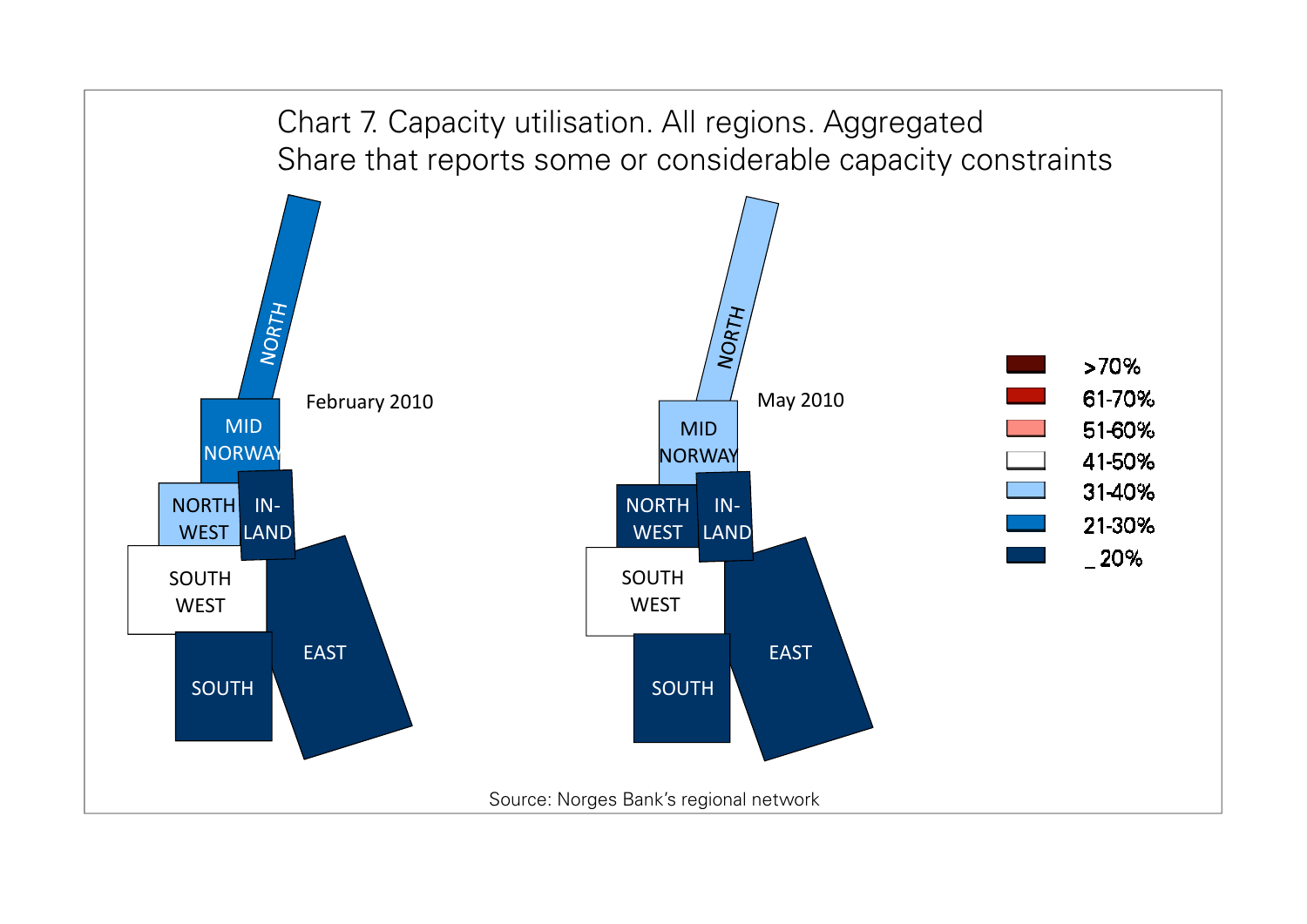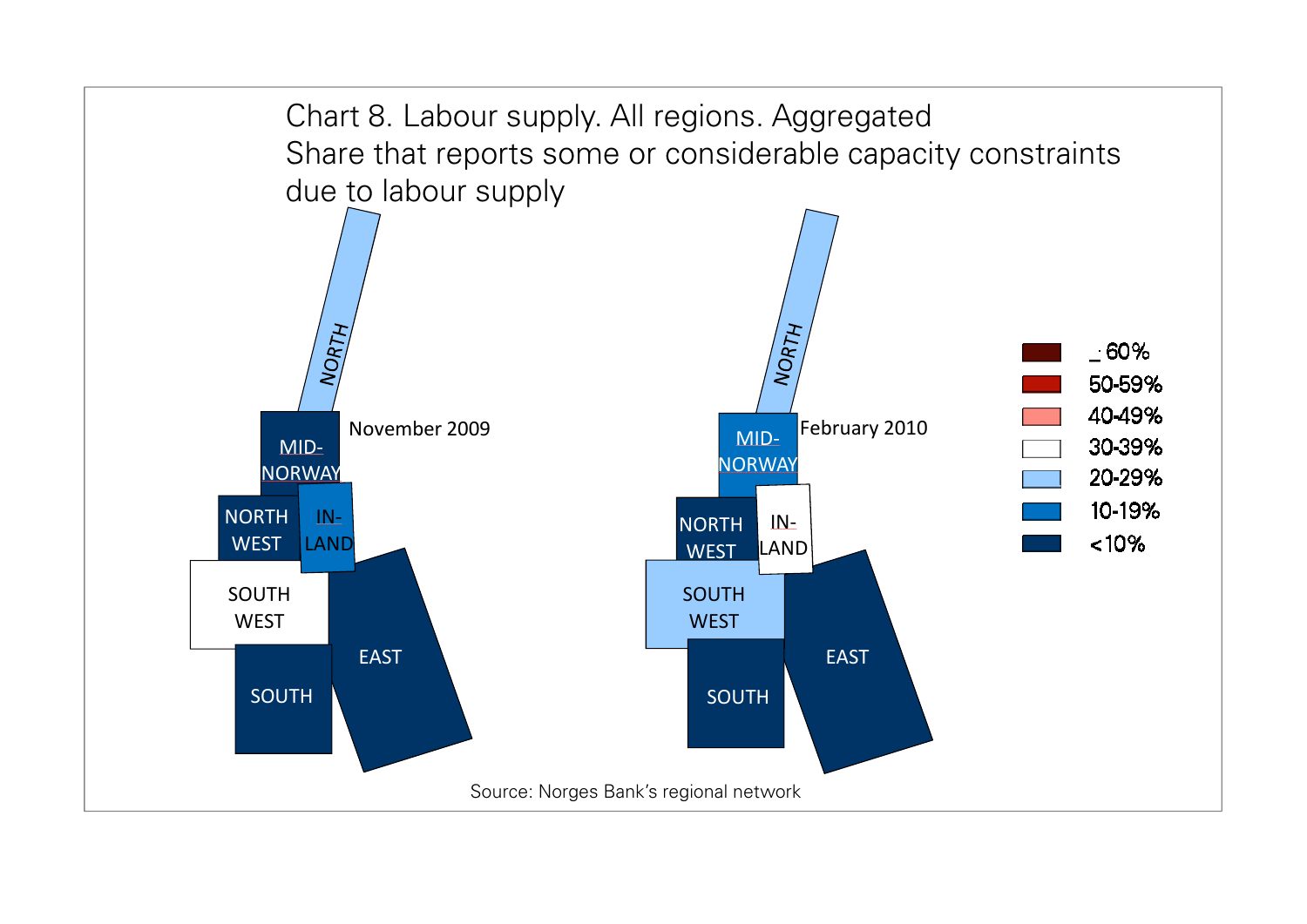Chart 9. Investments. Aggregated Changes in investments next 12 months (Index\* - lefthand axis, per cent - righthand axis. May05 - May10)

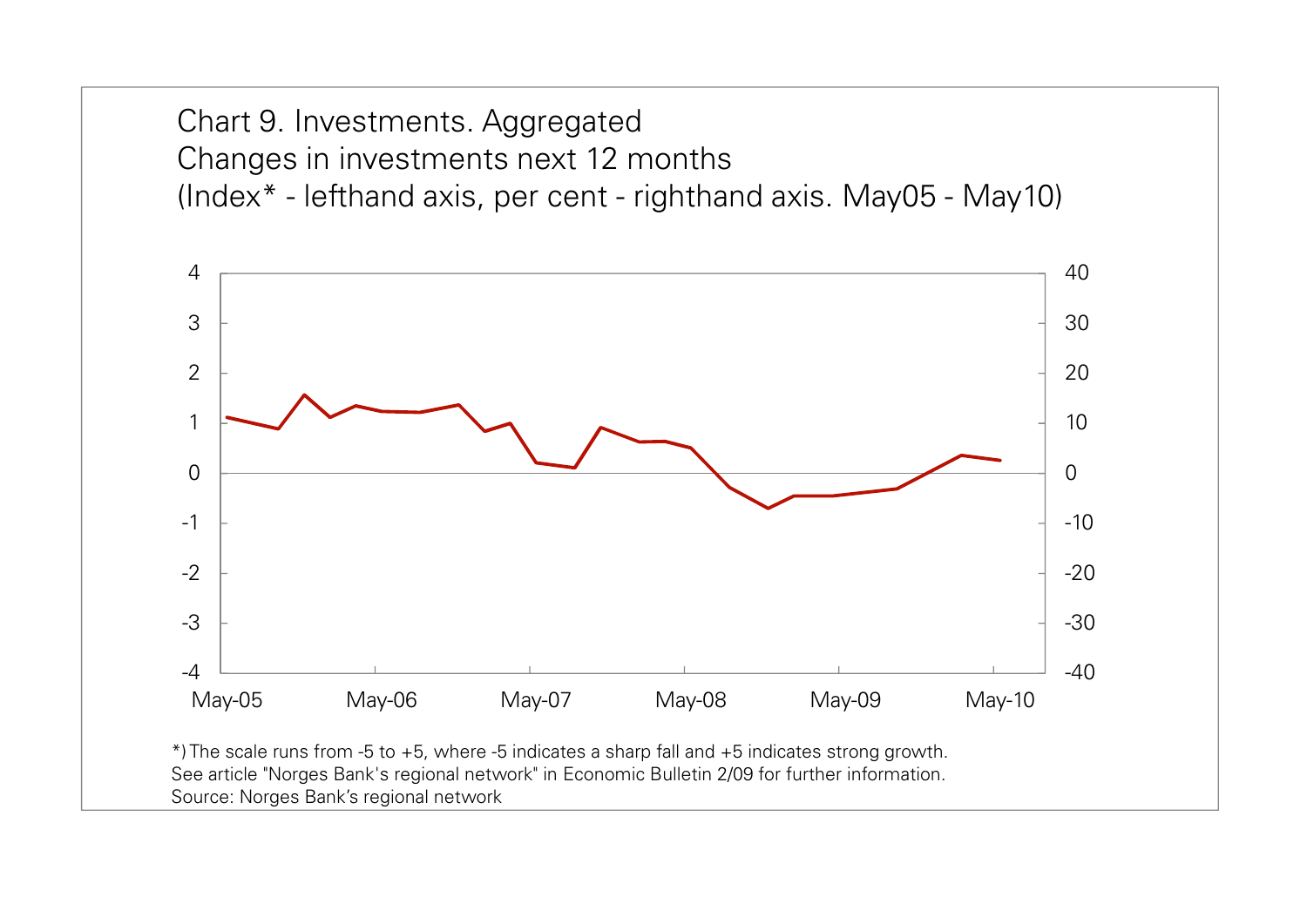Chart 10. Investments. All sectors Changes in investments next 12 months (Index - lefthand axis, per cent - righthand axis. Oct02 - May10)

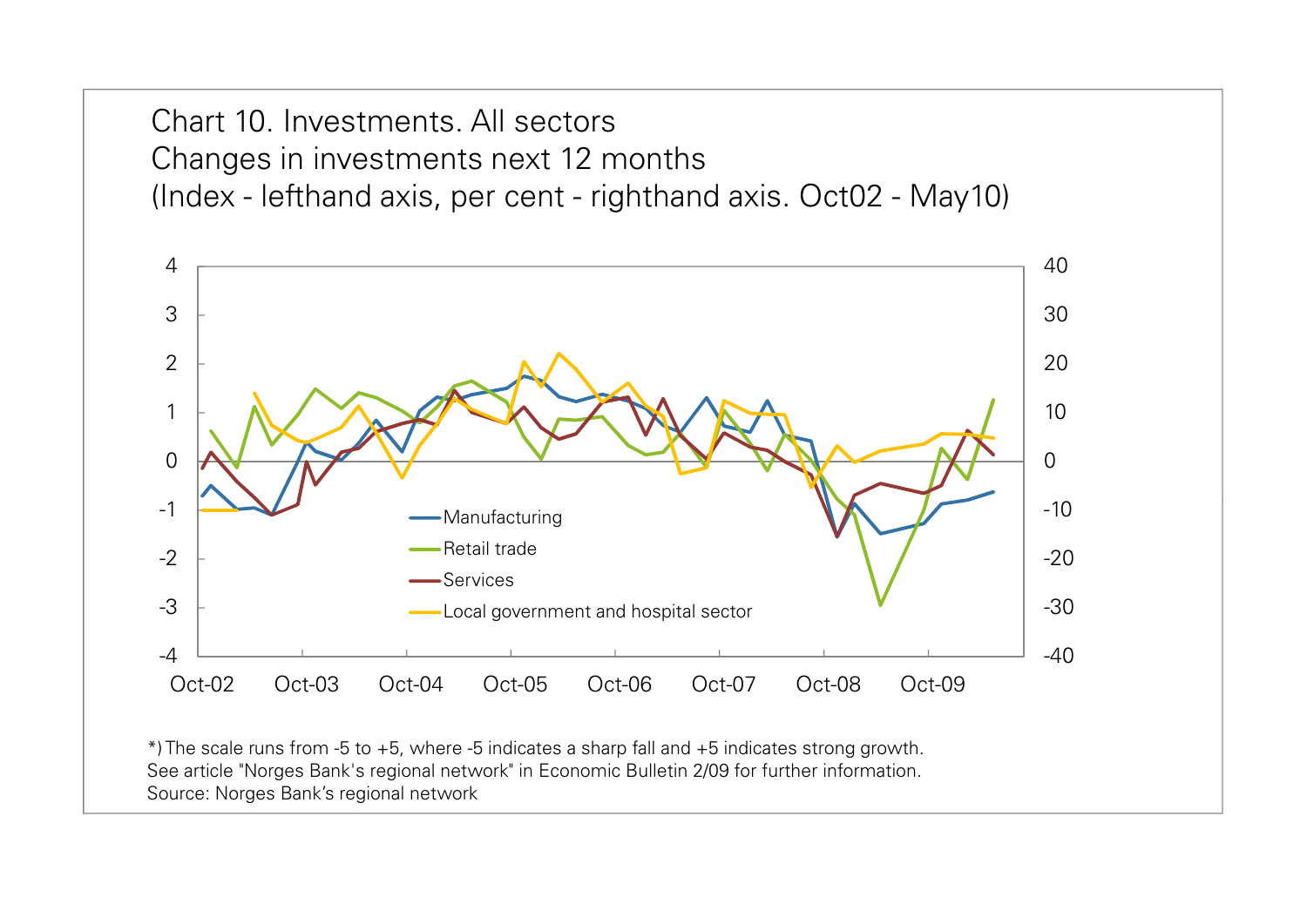Chart 11. Employment growth. Aggregated Past 3 months and 3 months ahead\* (Per cent. Oct02 – May10)



\*) Mixed indicator until 2004. Split in to "last 3 months" and "3 months ahead" as from 2005. Source: Norges Bank's regional network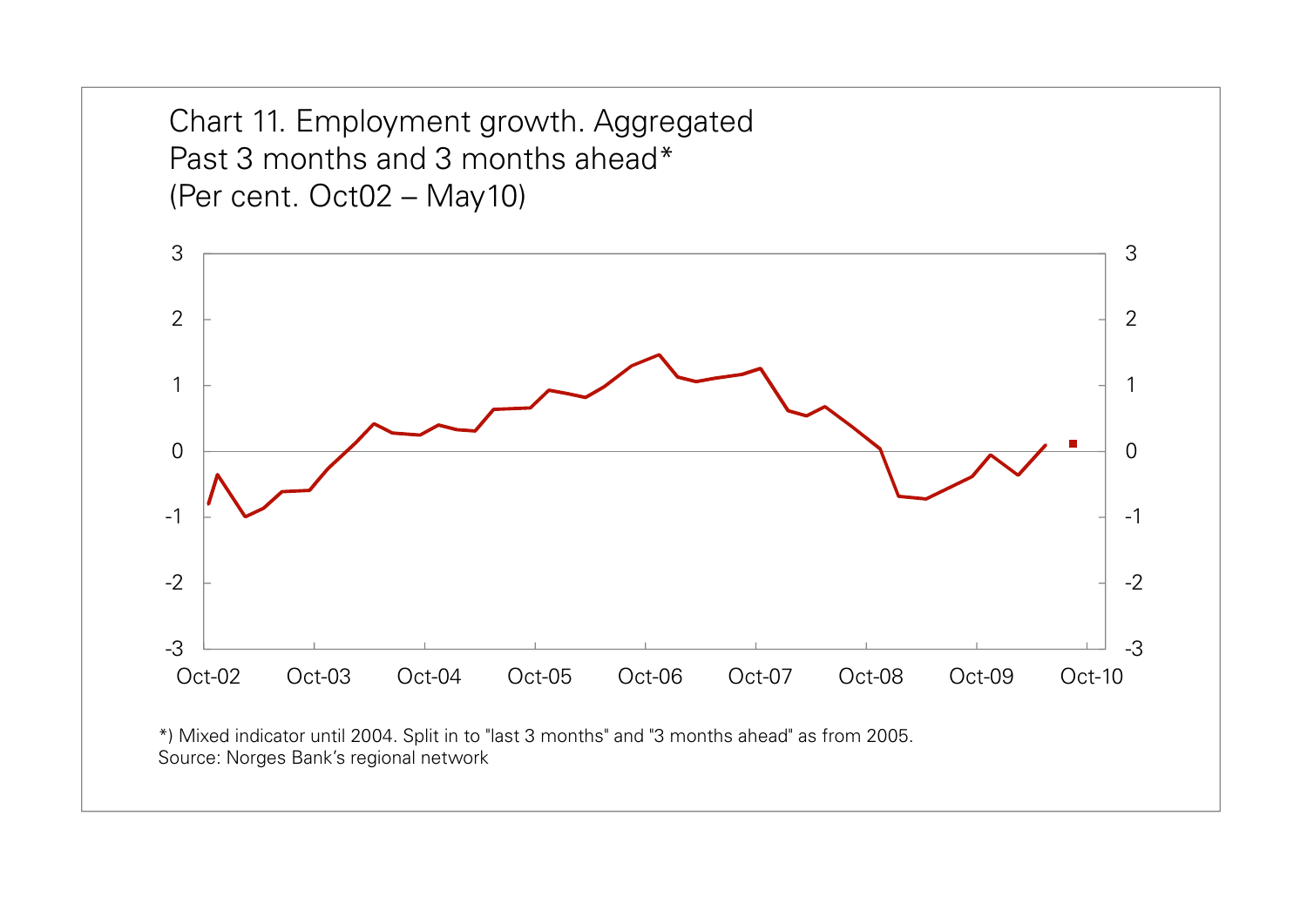Chart 12. Employment growth. All sectors Past 3 months and 3 months ahead\* (Per cent. Oct02 – May10)



\*) Mixed indicator until 2004. Split in to "last 3 months" and "3 months head" as from 2005. Source: Norges Bank's regional network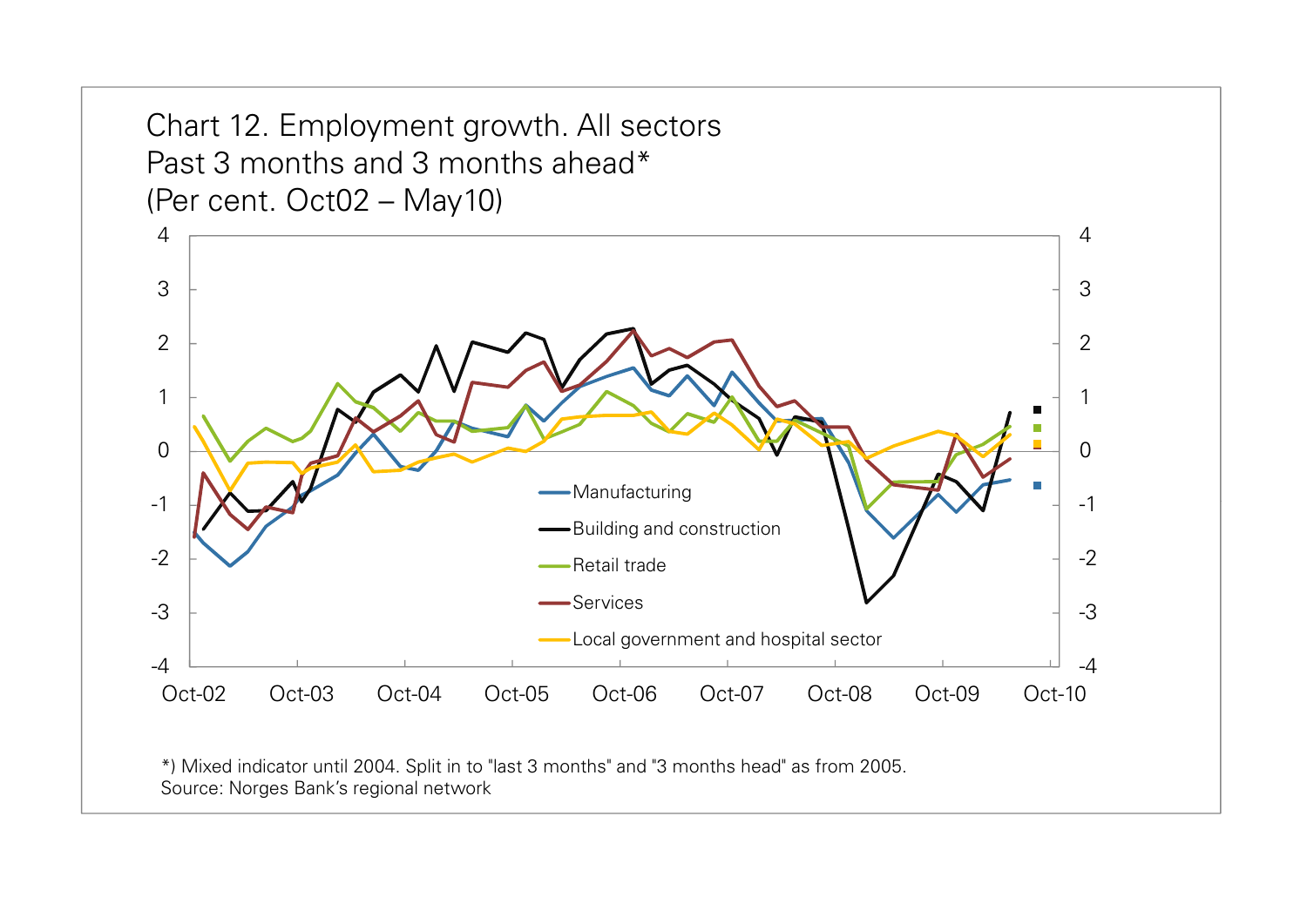Chart 13. Annual wage growth. Aggregated and all sectors Contacts' estimates for each year (Index\* - lefthand axis, per cent – righthand axis. Oct02 - May10)

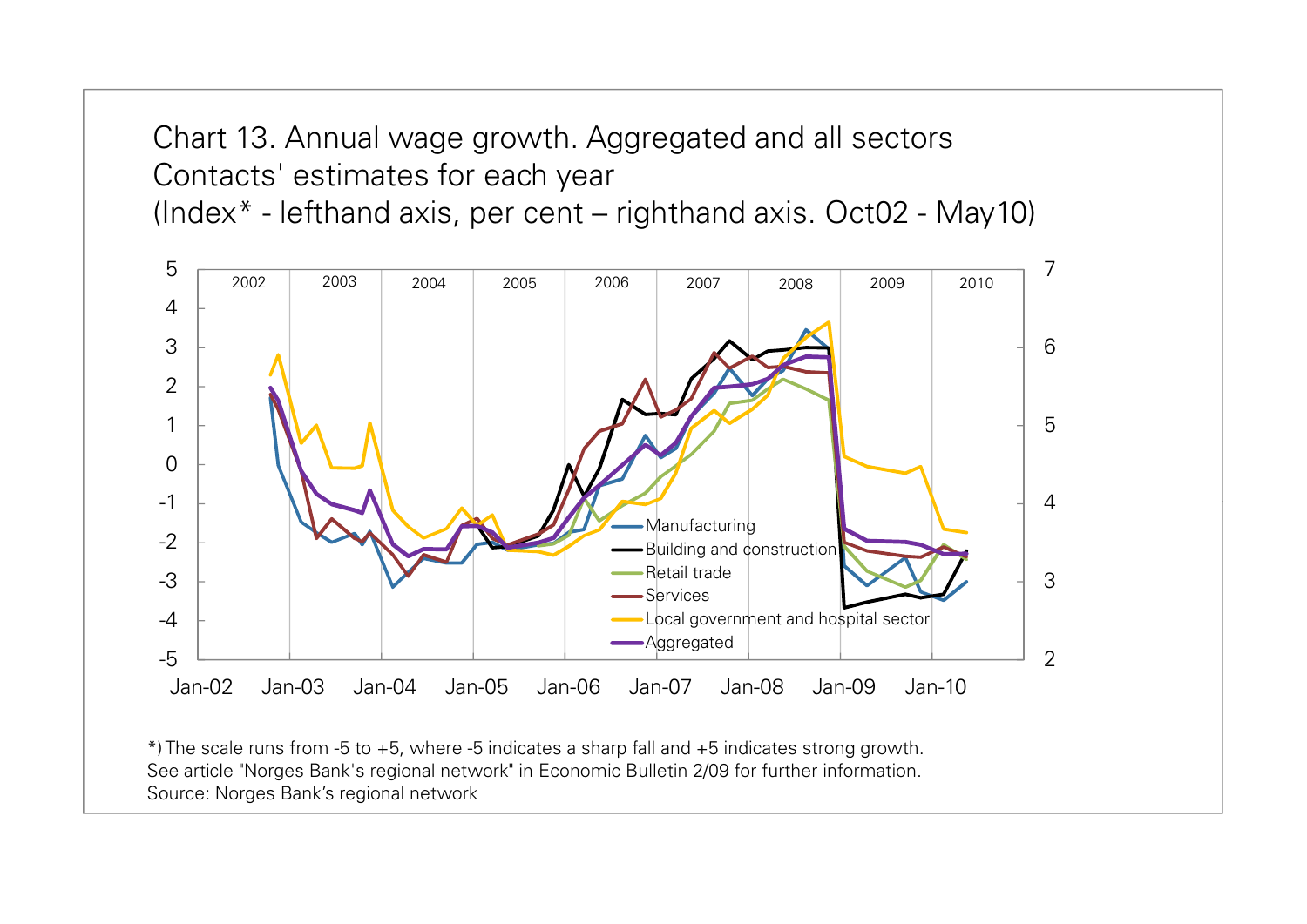Chart 14. Change in selling prices past 12 months. Aggregated (Index\* - lefthand axis, per cent - righthand axis. Oct02 - May10)

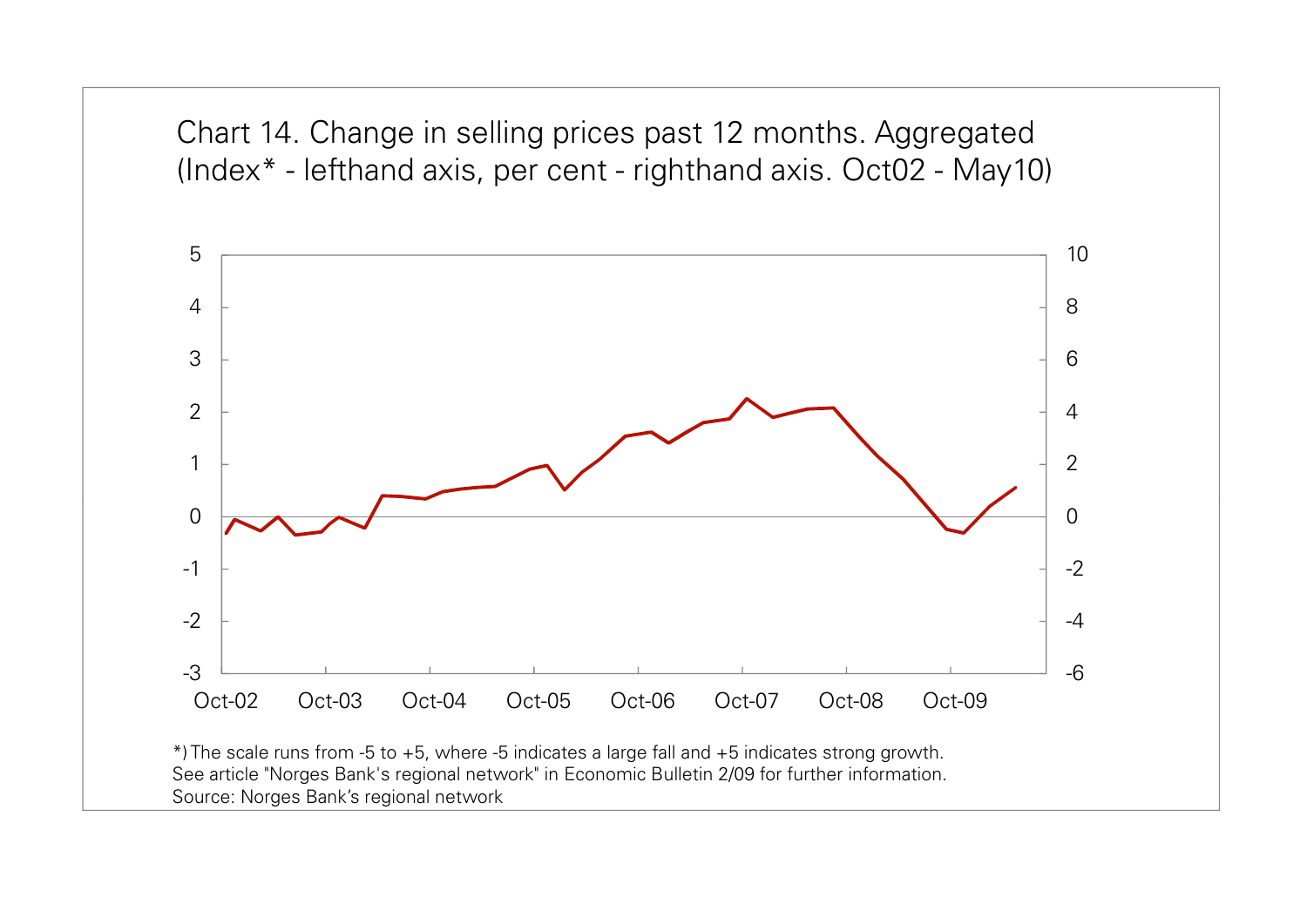Chart 15. Change in selling prices past 12 months. Manufacturing and building and construction

(Index\* - lefthand axis, per cent - righthand axis. Oct02 - May10)

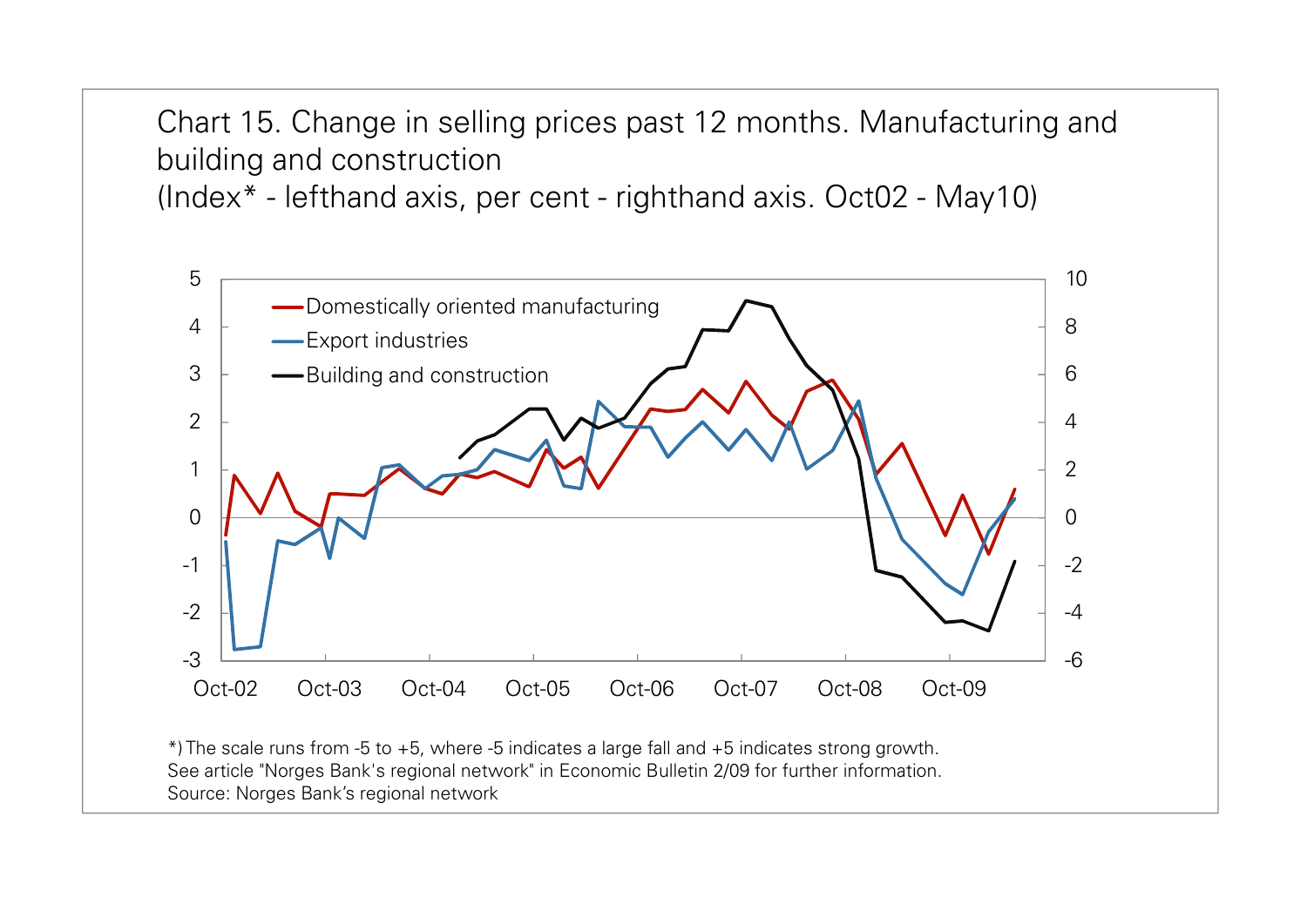Chart 16. Change in selling prices past 12 months. Retail trade and service sector

(Index\* - lefthand axis, per cent - righthand axis. Oct02 - May10)

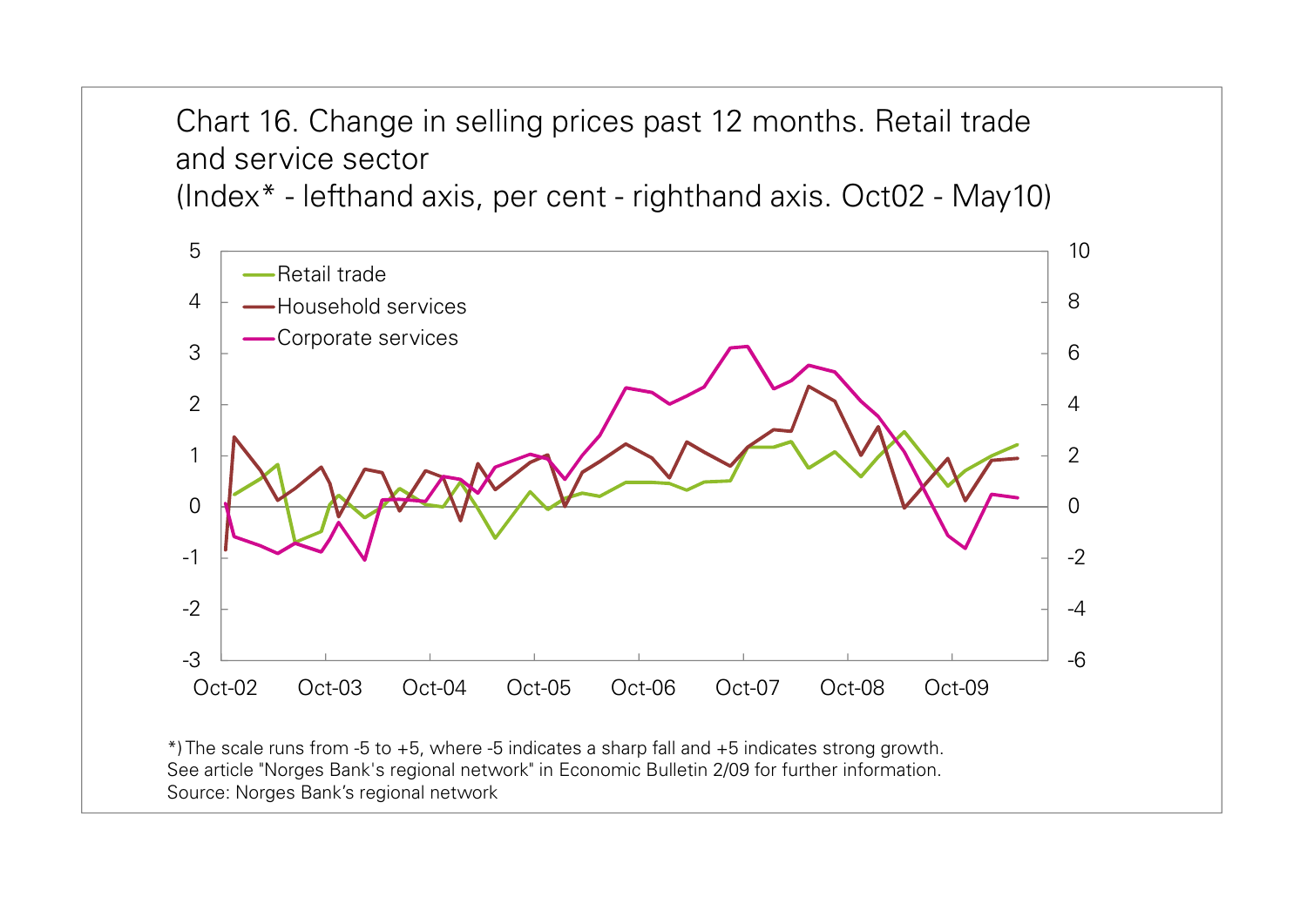Chart 17. Expected change in selling prices next 12 months. Aggregated (Diffusion index\*. Jan05 - May10)

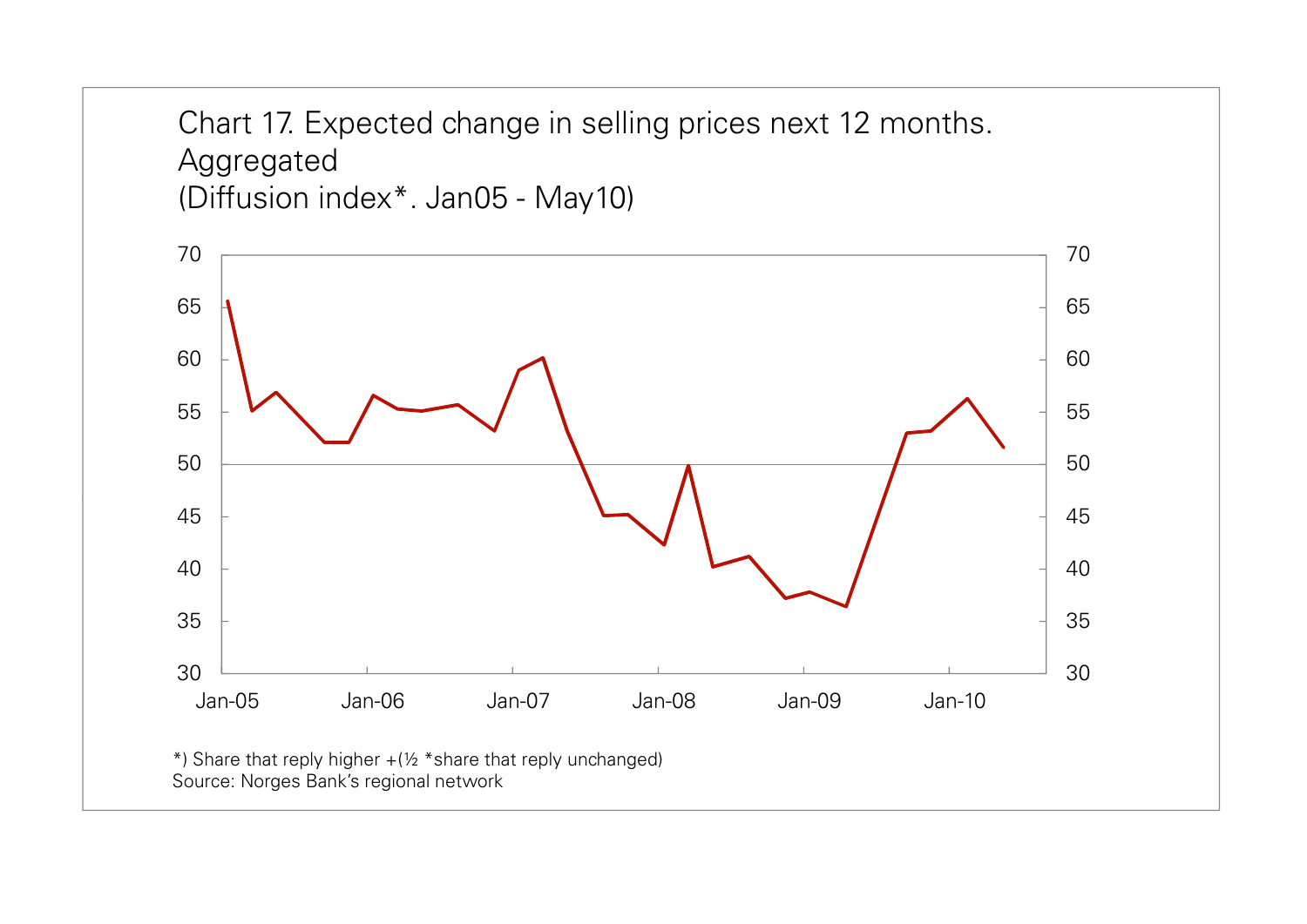Chart 18. Expected change in selling prices next 12 months. Business and household sector